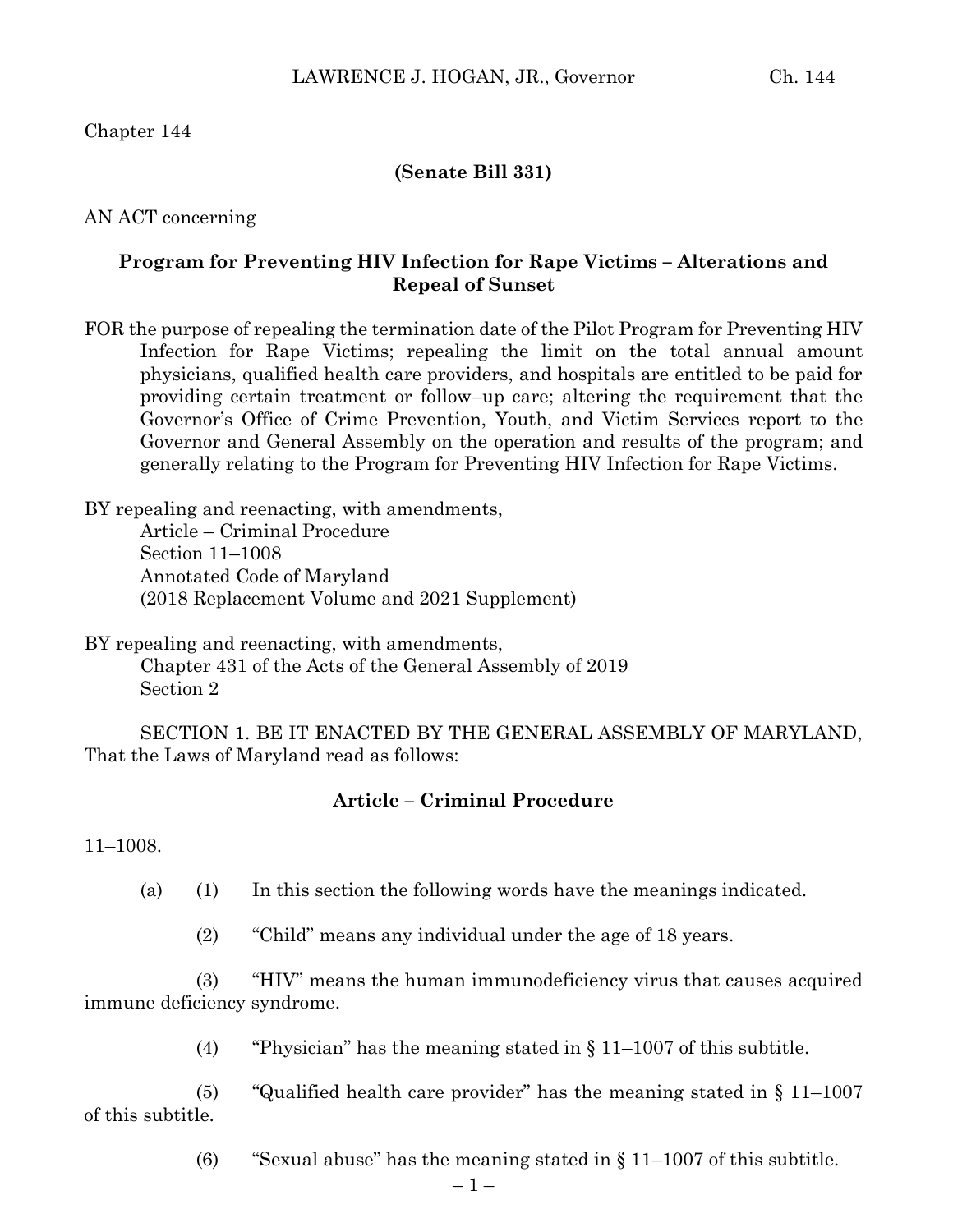(b) (1) There is a **[**Pilot**]** Program for Preventing HIV Infection for Rape Victims.

(2) The purpose of the **[**pilot**]** program is to prevent HIV infection for victims of an alleged rape or sexual offense or victims of alleged child sexual abuse.

(3) The Governor's Office of Crime Prevention, Youth, and Victim Services shall administer the **[**pilot**]** program.

(c) (1) To accomplish the purpose of the **[**pilot**]** program, a victim of an alleged rape or sexual offense or a victim of alleged child sexual abuse shall be provided with a full course of treatment and follow–up care for postexposure prophylaxis for the prevention of HIV infection at the request of the victim and as prescribed by a health care provider.

(2) (i) A victim who receives treatment under this subsection may decline to provide health insurance information or submit personal information to a payment assistance program if the victim believes that providing the information would interfere with personal privacy or safety.

(ii) The physician, qualified health care provider, or hospital providing a victim with treatment and follow–up care under paragraph (1) of this subsection shall inform the victim of the victim's right to decline to provide health insurance information or submit personal information to a payment assistance program.

(iii) If a victim declines to provide health insurance information or to submit personal information to a payment assistance program:

1. the treatment and follow–up care shall be provided without charge to the victim; and

2. **[**subject to the limitation established under subparagraph (iv) of this paragraph,**]** the physician, qualified health care provider, or hospital providing the treatment or follow–up care is entitled to be paid by the Criminal Injuries Compensation Board as provided under Subtitle 8 of this title for the costs of providing the services.

**[**(iv) The total amount paid to physicians, qualified health care providers, and hospitals from the Criminal Injuries Compensation Board under subparagraph (iii) of this paragraph may not exceed \$750,000 annually.**]**

(d) (1) A physician or a qualified health care provider who examines a victim of alleged child sexual abuse under the provisions of this section is immune from civil liability that may result from the failure of the physician or qualified health care provider to obtain consent from the child's parent, guardian, or custodian for the examination or